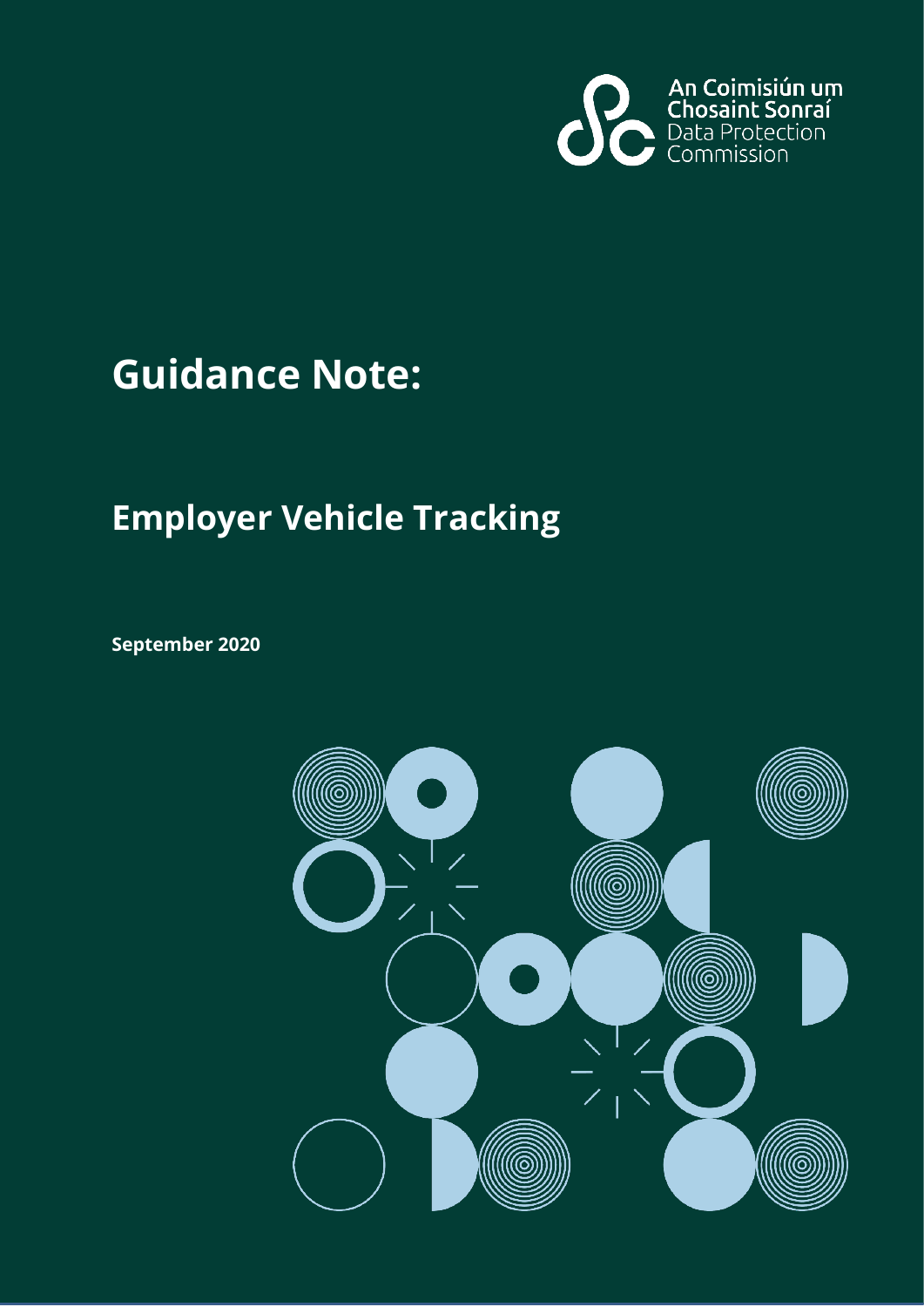## **Contents**

Employees are entitled to a reasonable expectation of privacy in the workplace as has been established by Article 8 of the European Convention of Human Rights and confirmed by recent case law in the European Court of Human Rights (ECHR).<sup>1</sup> The use of in-vehicle tracking by an employer ('the controller') carries a high risk of interfering with the privacy and data protection rights of the employee.

The General Data Protection Regulation (GDPR) and Data Protection Act 2018 ('the Act') regulate how personal data may be processed. In the context of in-vehicle tracking, it's important to remember that location data qualifies as personal data under the GDPR any time it relates to an identifiable individual.

It is therefore important to note that an employer using vehicle tracking is not just collecting data about the vehicle but also the personal data of individual employee using that vehicle, such as location data or potentially even behavioural data about the employee. In order for in-vehicle tracking to be lawful under GDPR, strict requirements must be met by the employer.

Vehicle tracking should not be used for the general monitoring of staff. The legitimate aim of using such technology may be to track or monitor the location of the vehicles used in an employment context, but it is important to note that employers should not regard vehicle tracking as a method to track or monitor the behaviour or the whereabouts of drivers or other staff.<sup>2</sup>

<span id="page-1-0"></span><sup>1</sup> See *Bărbulescu v. Romania* (Application no. 61496/08) [2017] ECHR 742

<sup>2</sup> See also Opinion 13/2011 on Geolocation services on smart mobile devices, WP 185, 16 May 2011

[http://ec.europa.eu/justice/data-protection/article-29/documentation/opinionrecommendation/files/2011/wp185\\_en.pdf](http://ec.europa.eu/justice/data-protection/article-29/documentation/opinionrecommendation/files/2011/wp185_en.pdf)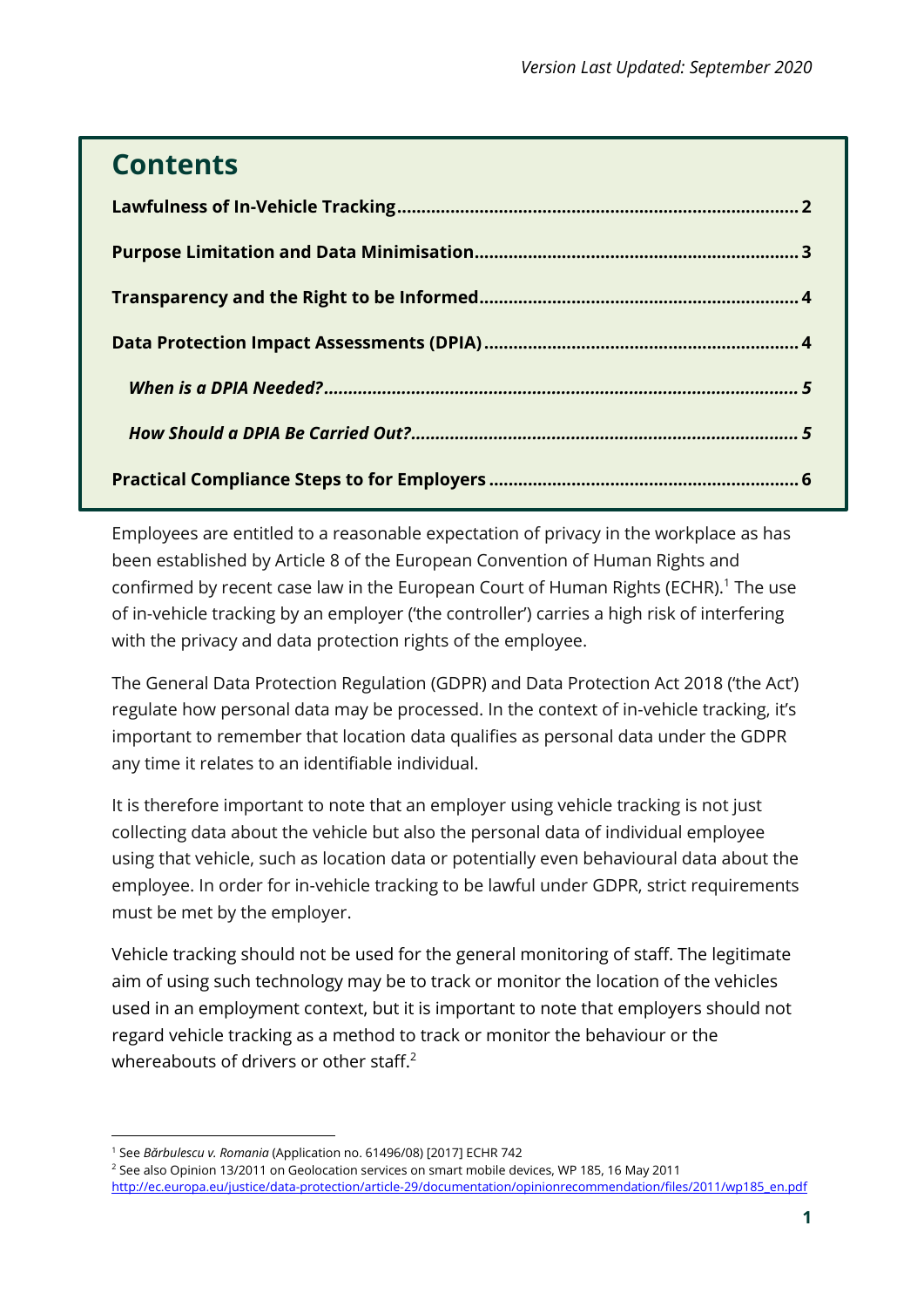## **Lawfulness of In-Vehicle Tracking**

As a first step employers must be able to demonstrate a legal basis for implementing invehicle tracking. Article 6 GDPR prescribes that any processing of personal data is only lawful where it is grounded on a legal basis. It sets out what these potential legal bases are, namely: consent; contract; legal obligation; vital interests; public task; or legitimate interests. Further [guidance on the legal bases for processing personal data](https://www.dataprotection.ie/en/guidance-landing/guidance-legal-bases-processing-personal-data) can be found on the Data Protection Commission's (DPC) website.

In addition to a identifying a legal basis, the employer must ensure that any processing of their employees personal data complies with the principles of data protection laid out in Article 5 GDPR, namely: lawfulness, fairness and transparency; purpose limitation; data minimisation; accuracy; storage limitation; integrity and confidentiality (security); and accountability. Some of these principles are discussed further below, however further [guidance on these principles of data protection](https://www.dataprotection.ie/en/guidance-landing/guidance-principles-data-protection) can be found on the DPC website.

Examples of legal bases for in-vehicle tracking may include: compliance with a legal obligation (such as using a tachograph on a lorry) or an employer's legitimate interest in being able to locate the vehicle at any time. Critically, employee consent will only be considered an adequate legal basis in *exceptional* circumstances. This is because of the difficulty in obtaining 'freely given' consent required by Article 4(11) GDPR, given the nature and power imbalance inherent in the relationship between employee and employer.<sup>3</sup> It should be remembered that consent is also revocable at any time at the option of the employee, and they must not suffer a detriment if they do so.<sup>4</sup>

Many employers may seek to rely on Article 6(1)(f) GDPR as a legal basis for processing location data: the necessity to process vehicle location data as a legitimate interest of their business. Critically the processing must be strictly necessary and proportionate for the purpose of achieving that interest, and the legitimate interest being pursued must be balanced against the rights and freedoms of the employee, including their reasonable expectations of privacy.

The legitimate interests of the employer to process personal data that is necessary for the normal development of the employment relationship and the business operation justify certain limitations to the privacy of individuals at the workplace. However, these interests cannot take precedence over the principles of data protection, including the requirement for transparency, fair and lawful processing of data and the need to ensure that any encroachment on an employee's privacy is fair and proportionate.

<sup>&</sup>lt;sup>3</sup> Article 4(11) GDPR and Recital 43 GDPR further explores the meaning of consent.

<sup>4</sup> See Recital 42 GDPR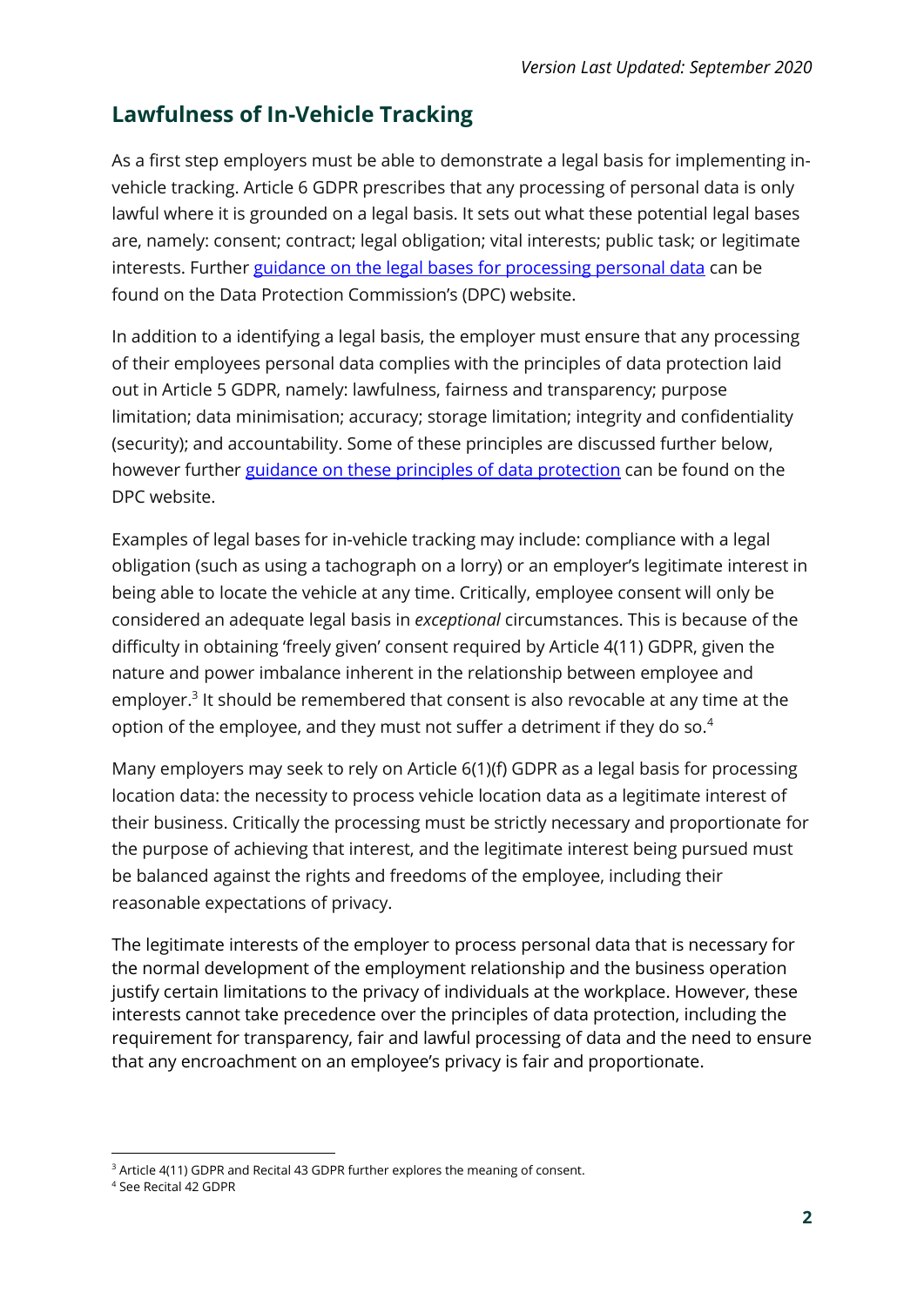Tracking data must be limited and restricted to the specific purpose identified, in line with the principles of 'purpose limitation' and 'data minimisation' (discussed below), so as not to violate the employee's data protection rights.

Article 21 GDPR provides a right for the employee to object to data processing carried out on the grounds of 'legitimate interests'. This would include the right to object to vehicle tracking carried out on those grounds. In the case of objection, the employer may only proceed with the vehicle tracking if it is necessary to achieve a *compelling* legitimate interest which overrides the interests, rights and freedoms of the employee.

## <span id="page-3-0"></span>**Purpose Limitation and Data Minimisation**

Closely related to the obligations regarding lawfulness, controllers must also ensure any data processing meets the obligations of purpose limitation and data minimisation, found in Article 5 GDPR.

An employer must ensure they have identified the specific purpose for the data processing at least at the time of collection of the personal data, and in the case of vehicle tracking the purpose should be identified before the purchase or implementation of technology which allows such tracking. This purpose must be explicit and legitimate. The data must not be used for other, further purposes that are incompatible with the original purpose used to justify the initial processing.

An example of further processing, which would be incompatible with the original purpose would be the monitoring and evaluation of employees, where the original purpose of collecting the data was for security in the case that a vehicle was stolen.

In conjunction with the principle of necessity (particularly important when demonstrating a legal basis which provides a grounds for processing) and the principle of data minimisation, employers should remember that vehicle tracking should not be used if the purpose cited could be achieved by less intrusive means. Further guidance on the [principles of purpose limitation, data minimisation](https://www.dataprotection.ie/en/guidance-landing/guidance-principles-data-protection) and [further processing](https://www.dataprotection.ie/en/guidance-landing/guidance-legal-bases-processing-personal-data) can be found here on the DPC website.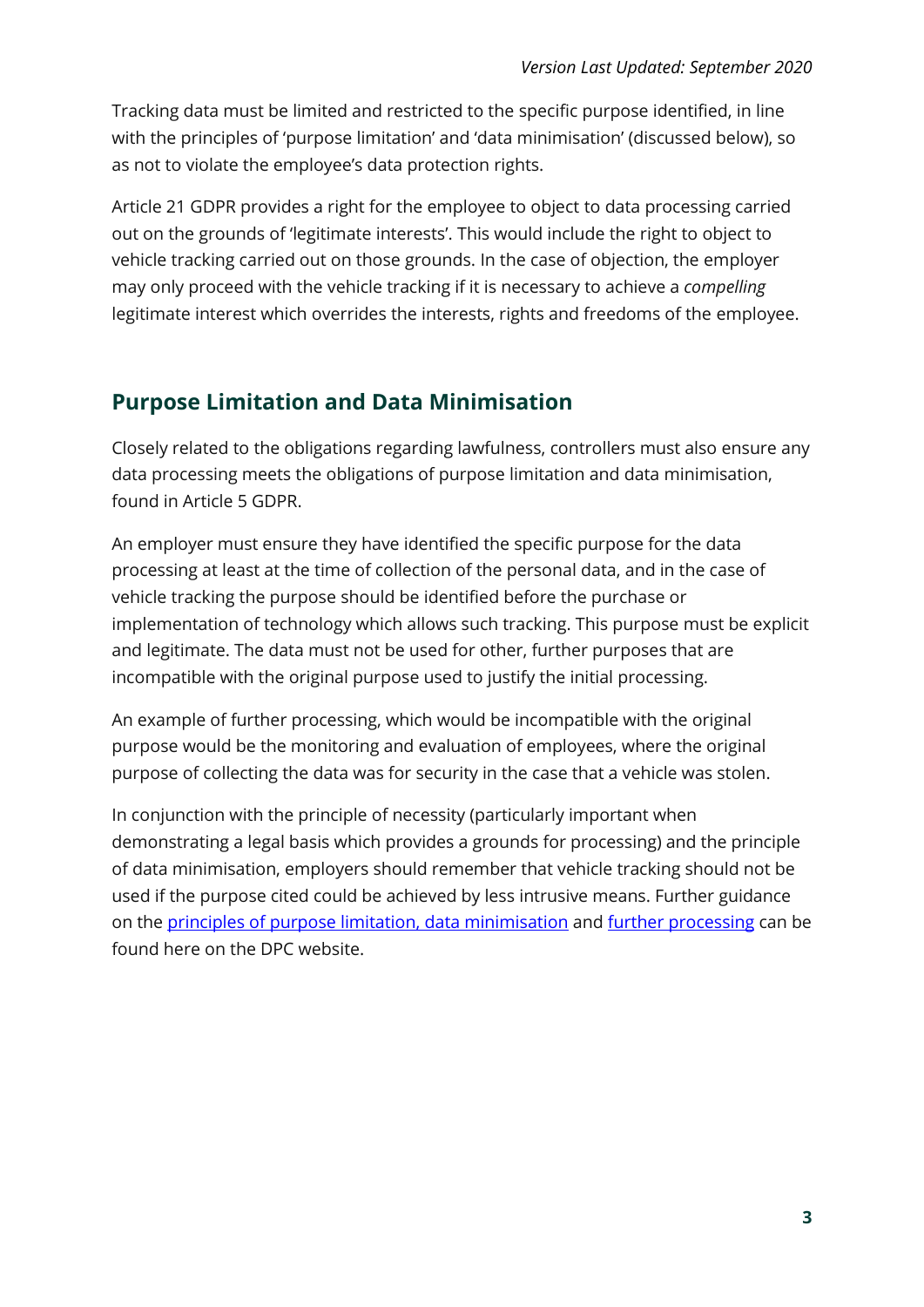## <span id="page-4-0"></span>**Transparency and the Right to be Informed**

Employers implementing in-vehicle tracking must also comply with their transparency obligations under the GDPR, and ensure they meet the employee's right to be informed.<sup>5</sup>

An employee must be informed of the existence of tracking and how it operates as well as being clearly informed of all the purposes for which their personal data is to be used, in advance of any such tracking being implemented. This means that the employer must clearly explain to the employee who is using the vehicle concerned what records are being created, why those records are necessary, what they will be used for, how long they will be kept for, who will have access to them and for what reason.

It is critical that employees are made fully aware of the extent of the use of the personal data collected through vehicle tracking. Under no circumstances should an employee be left in a situation in which they are unclear on what information is being collected or the purposes of that tracking. The data collected may not be used for any other purpose, unless that processing is compatible with the original purpose of collection.

An employee should receive prior notice and clear and comprehensive information about the type and purpose of the tracking. The Article 29 Working Party (WP29)<sup>6</sup> recommended that such information should be displayed prominently in every car, within eyesight of the driver.<sup>7</sup> While not compulsory, this may be considered good practice for compliance with transparency requirements.

Employers should devise and make available to drivers a policy on the use of vehicle tracking. In the context of the use of vehicle tracking devices, this document should also set out the employer's policy on the use of company vehicles for private use, if private use is permissible.

## <span id="page-4-1"></span>**Data Protection Impact Assessments (DPIA)**

A DPIA should be carried out by the employer where there is an intention to monitor vehicle location data. Article 35(1) GDPR states a DPIA must be carried out where a type of processing is '*likely to result in a high risk'* to the rights and freedoms of individuals.

<sup>5</sup> See Articles 5 and 12 GDPR, and in particular Articles 13 and 14 GDPR regarding a controller's transparency obligations. <sup>6</sup> A working group consisting of the representative from each data protection authority in the EU, which has now been

replaced by the European Data Protection Board (EDPB)

<sup>7</sup> WP29, *Opinion 2/2017 on data processing at work*, 8 June 2017.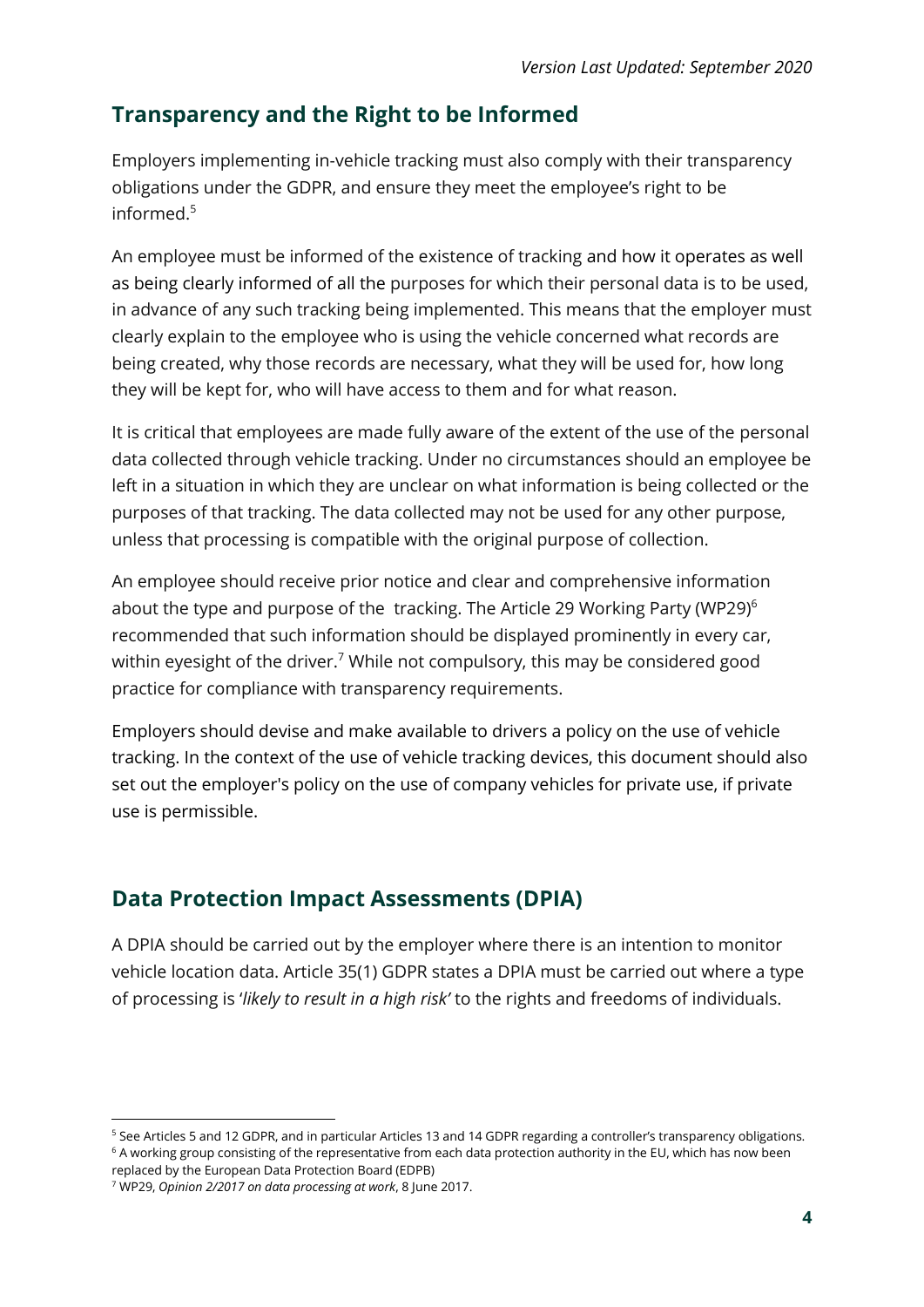#### <span id="page-5-0"></span>*When is a DPIA Needed?*

Further, the WP29 published guidelines clarifying which types of processing are likely to result in a high risk for the purposes of the GDPR necessitating a DPIA. These guidelines were subsequently endorsed by the European Data Protection Board (EDPB), which replaced the Article 29 Working Party.<sup>8</sup> They recognised the following categories (among other categories cited) as being potentially high-risk data processing:

- *Evaluation and scoring*: Including profiling and predicting, especially *"from aspects concerning the data subject's performance at work, economic situation, health, personal preferences or interests, reliability or behaviour, location or movements"* (see Recitals 71 and 91 GDPR).
- *Systematic monitoring*
- *Sensitive personal data:* This may include location data depending on the circumstances.
- *Innovation and technology:* "*The GDPR makes it clear (Article 35(1) and recitals 89 and 91) that the use of a new technology, defined in "accordance with the achieved state of technological knowledge" (recital 91), can trigger the need to carry out a DPIA. This is because the use of such technology can involve novel forms of data collection and usage, possibly with a high risk to individuals' rights and freedoms."*
- *Data concerning vulnerable data subjects:* vulnerable subjects expressly include *"employees"* due to a "*power imbalance*" inherent in the relationship meaning the employee is highly unlikely to be able to give free consent (see Recital 75 GDPR).

In most cases, a data controller can consider that processing meeting two of the above criteria would require a DPIA to be carried out. Further, the DPC has identified in accordance with Article 36(4) GDPR that *"systematically monitoring, tracking or observing individual's location or behaviour"* requires a mandatory DPIA. A guide to the types of [Data Processing Operations which require a DPIA](https://www.dataprotection.ie/en/guidance-landing/data-processing-operations-require-data-protection-impact-assessment) can be found on the DPC website.

Due to the nature of vehicle tracking and the fact that it will likely (at least indirectly) involve the collection of the personal data of the driver of the vehicle and the systematic tracking of their location, it is highly likely that DPIA will need to be done before implementing such technology.

#### <span id="page-5-1"></span>*How Should a DPIA Be Carried Out?*

 $\overline{a}$ 

A DPIA should identify and mitigate the risks to an employee's rights and freedoms. A DPIA considering the proportionality of planned measures, and balancing the purpose

<sup>8</sup> Available at [Guidelines on Data Protection Impact Assessment \(DPIA\)](http://ec.europa.eu/newsroom/article29/item-detail.cfm?item_id=611236)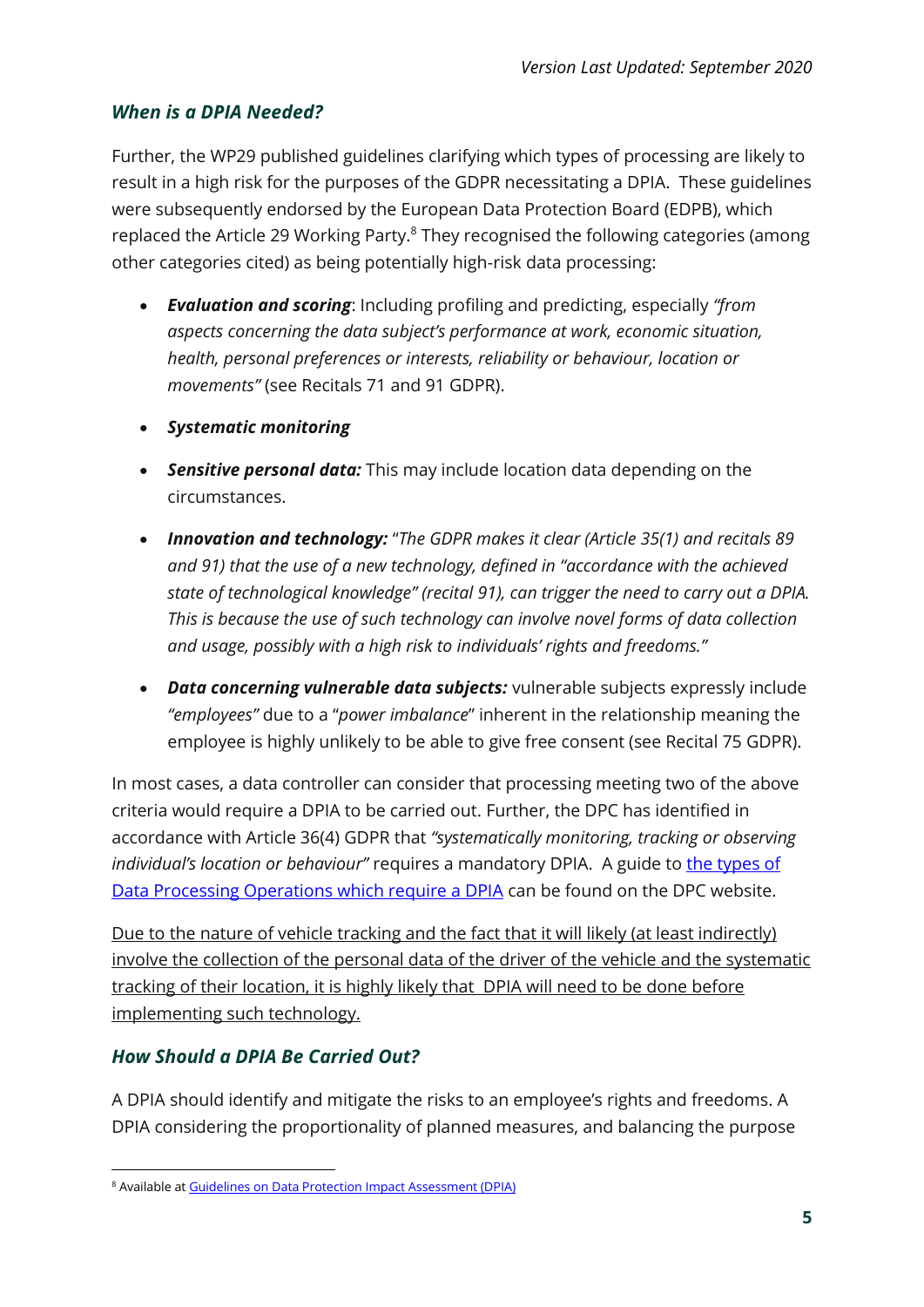of the measures with the reasonable privacy expectations of the employee should be conducted *prior* to implementing an in-vehicle tracking policy, and must be kept accurate and up-to-date. $9$ 

This is consistent with data protection by design and by default principles (see Article 24 GDPR and Recital 78 GDPR). Further [guidance on carrying out a DPIA](https://www.dataprotection.ie/en/guidance-landing/guide-data-protection-impact-assessments) is available from the DPC website.

DPIAs must contain:

- **a)** a description of the processing operation along with the purpose of the processing and, where applicable, the legitimate interest for the processing;
- **b**) an assessment of the necessity and proportionality of the processing in relation to the purpose;
- **c)** an assessment of the risks to the rights and freedoms of the data subjects; and
- **d)** the measures to be taken to mitigate the risks.

Of note the WP29 opinion endorsed by the EDPB stated the following, regarding the ongoing obligation to ensure a DPIA is up to date and remains relevant:

*The DPIA is an on-going process, especially where a processing operation is dynamic and subject to ongoing change. Carrying out a DPIA is a continual process, not a onetime exercise.<sup>10</sup>*

### <span id="page-6-0"></span>**Practical Compliance Steps for Employers**

The following are some practical tips for employers who may be considering or have implemented vehicle tracking, to ensure it is done in a limited, proportionate, and lawful manner:

#### *Limit the time and/or location when tracking takes place*

It is unlikely that tracking a work vehicle (and particularly a privately owned vehicle being used for work purposes) outside work hours would be lawful, proportionate or necessary within the meaning of the GDPR.

Cases involving the theft of a company vehicle could be an example of a limited circumstance where it may be necessary to access tracking data in order to locate the

<sup>9</sup> See Articles 35(1) and 35(10) GDPR and Recitals 90 and 93 GDPR.

<sup>10</sup> WP29, *Opinion 2017 on guidelines on Data Protection Impact Assessment (DPIA) and determining whether processing is "likely*  to result in a high risk" for the purposes of Regulation 2016/679, 4 April 2017.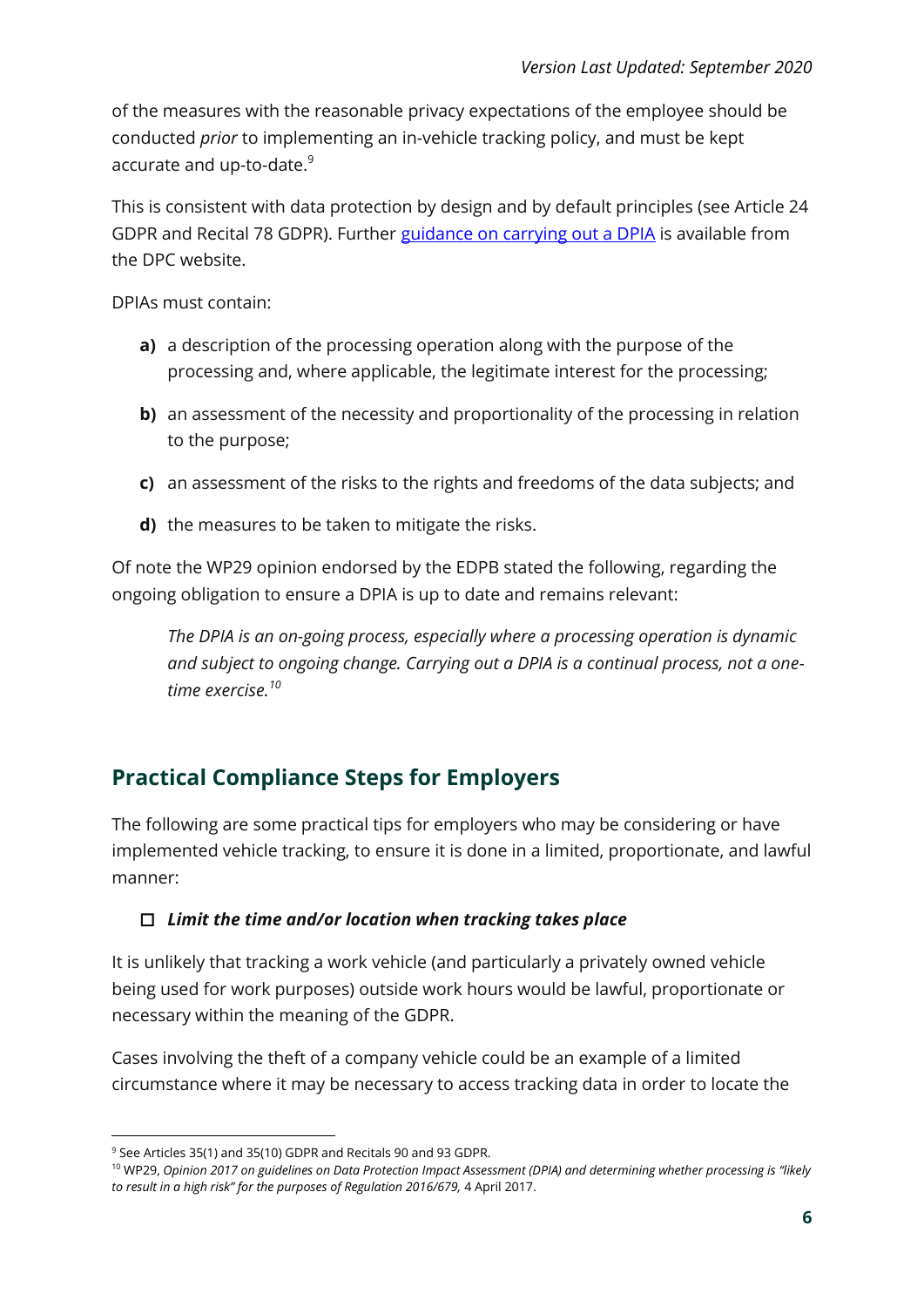vehicle, but the proportionality and necessity of the measure would need to be assessed and demonstrated, meeting a high threshold for such an intrusive measure.

Employers should consider accessing the location data only in an emergency situation, such as by activating the visibility of the location by accessing the data already stored by the system only when the vehicle leaves a predefined region. This limited access to location data could be a step towards mitigating a potential infringement of the employee's data protection and privacy rights, and ensuring processing is done in a manner which is proportionate and necessary.

#### *Take extra care when implementing new technologies, particularly where employees may not expect or be aware of them*

As already noted, new technologies that are more covert in nature carry a high burden for transparency and are considered more high-risk. This is because novel forms of data processing may not be reasonably expected or anticipated by the employee. An employer must ensure that only data which is strictly necessary for the purpose identified (and no other purpose) is processed and the employee is informed of the existence and purpose of tracking in accordance with the employer's full transparency obligations.

It is recommended that employers devise and make available to employees a policy on the use of tracking devices. This document should also set out the employer's policy on the use of company vehicles for private use or private vehicle for company use.

The WP29 stated the following, highlighting the importance of transparency and proportionality, particularly where relying on legitimate interests to justify the processing of personal data:

*If there are no limits to the processing, and if not transparent, there is a high risk that the legitimate interest of the employers in the improvement of efficiency and the protection of company assets turns into unjustifiable and intrusive monitoring.<sup>11</sup>*

#### *Implement opt-out measures such as the ability to switch tracking off easily*

In circumstances where a work vehicle is also used for private use outside of working hours**,** the employer must be particularly vigilant in ensuring compliance with GDPR. An 'opt-out' measure must be provided, such as allowing for the tracking to be turned off or disabled with a 'privacy switch', particularly if a privately owned vehicle is used for work purposes.

Employers should also ensure that all drivers are given training on the operation of the opt-out measures. This includes making all new employees aware of the existence of tracking devices and training them in the operation of the privacy switch.

<sup>11</sup> WP29, *Opinion 2/2017 on data processing at work*, 8 June 2017.